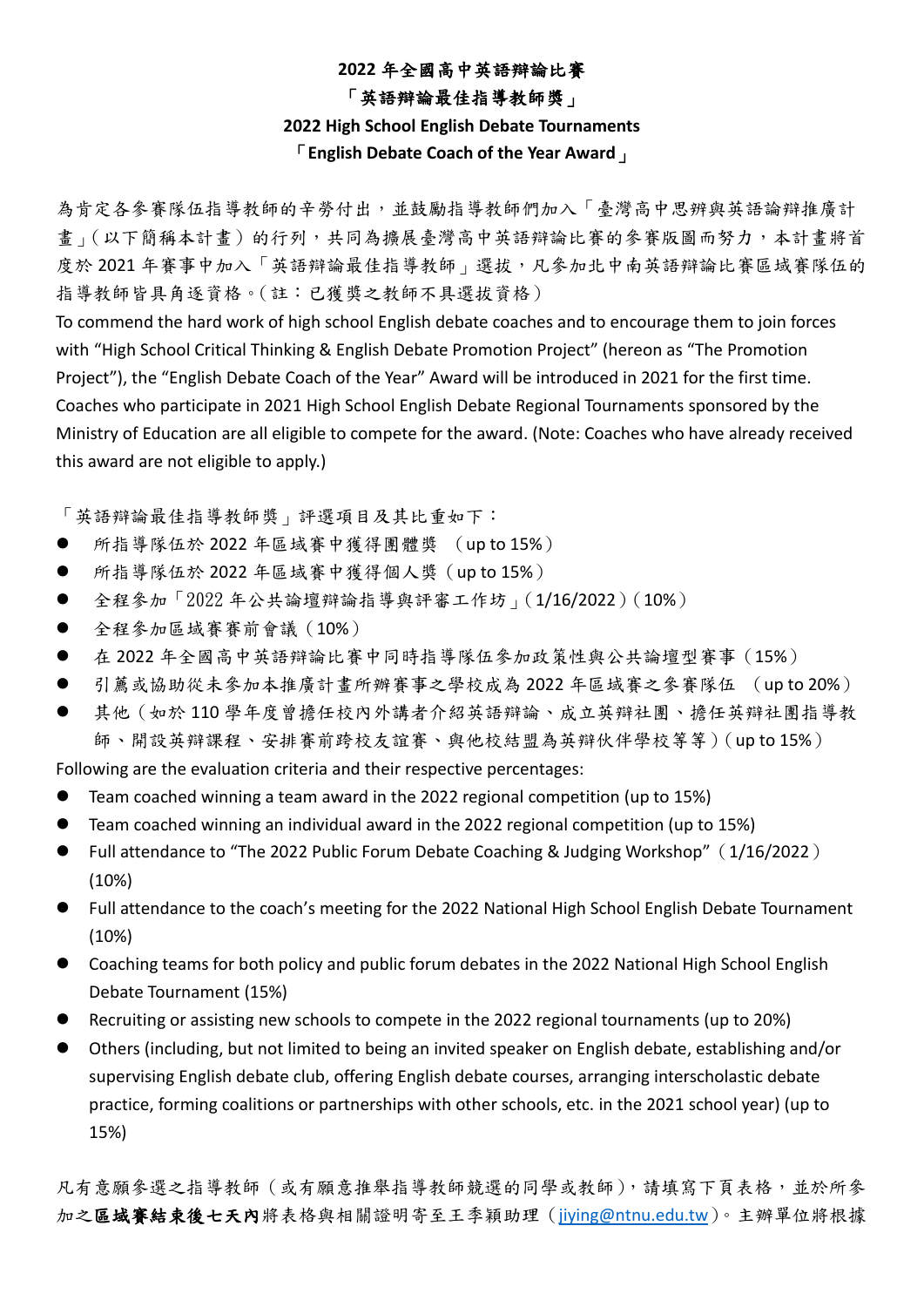申請人在各評選項目上所列之紀錄與證明,給予評分,選出一至三名為 2022 學年度「英語辯論最佳 指導教師」獲獎人。

Coaches who would like to apply (or debaters/other teachers who would like to nominate your coaches), please fill out the application form on the last page, and send it to Kim Wang at [jiying@ntnu.edu.tw](mailto:jiying@ntnu.edu.tw) **within 7 days in wake of the regional tournament**. The tournament organizer, i.e., the Department of English, National Taiwan Normal University, will then review the applications, verify the proofs, and select one to three coaches to be the recipients of the 2022 "English Debate Coach of the Year" Award.

「2022 年高中英語辯論比賽—全國賽」舉辦之兩週前,主辦單位臺師大英語系將於「臺灣高中思辨 與英語論辯推廣計畫」官網公布獲獎名單,若獲獎人為高中教師,主辦單位亦將行文通知獲獎人服 務學校。獲獎教師將受邀出席於 2022年5月28日在中科實中所舉辦的全國賽,並於閉幕式時受 獎。

The results will be posted two weeks prior to the 2022 National Tournament on the official website of National High School Critical Thinking and English Debate Promotion Project. An official missive will also be sent to the awardee's school if he or she is a high school teacher. The awardee will be invited to attend and receive the award at the closing ceremony of the National Tournament held by the Experimental High School at Central Taiwan Science Park on May 28<sup>th</sup>, 2022.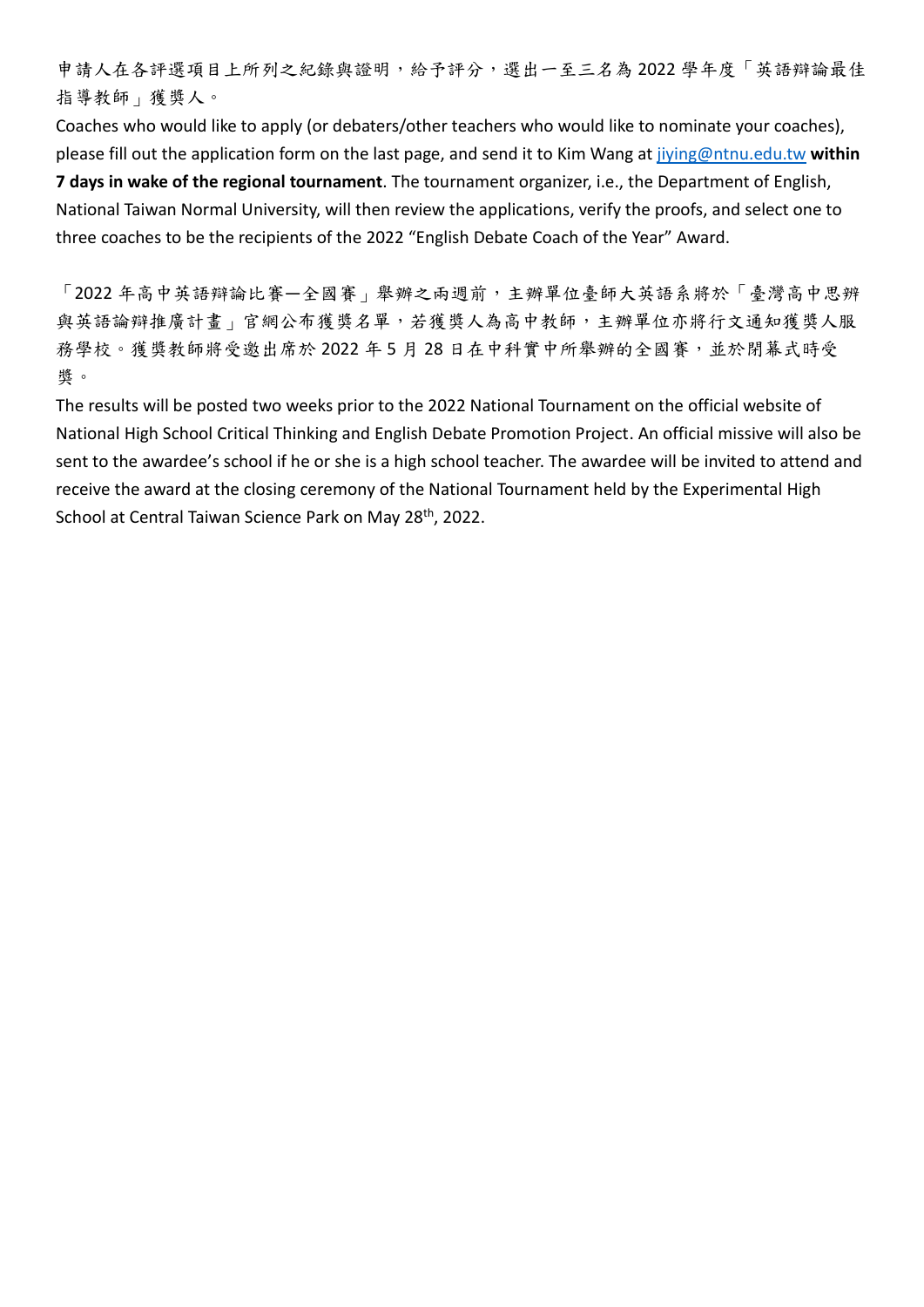## **2022** 年「英語辯論最佳指導教師獎」參選表格 **/**

**2022**「**English Debate Coach of the Year**」**Application Form**

| 指導教師姓名 / Name of the Coach                                                                                                                                                                                                               |                |
|------------------------------------------------------------------------------------------------------------------------------------------------------------------------------------------------------------------------------------------|----------------|
| 參賽學校名稱 / School Name                                                                                                                                                                                                                     |                |
| 參加賽事 / Participated Tournament<br>北區 / Northern Regional<br>中區 / Central Regional<br>南區 / Southern Regional                                                                                                                              |                |
| 1. 指導隊伍於 2022 年區域賽中獲得團體獎 / Team Award won in 2022 regional<br>competition (up to 15%)<br>是 / Yes<br>否 / No<br>獎項說明 / Award Detail:                                                                                                       | 此欄位由主<br>辦單位填寫 |
| 2. 指導隊伍於 2022 年區域賽中獲得個人獎 / Individual Award(s) won in 2022<br>regional competition (up to 15%)<br>是 / Yes<br>否 / No<br>獎項說明 / Award(s) Detail:                                                                                           |                |
| 3. 是否全程出席 2022 年區域賽賽前會議 /Attending Pre-tournament Meeting for the<br>2022Tournament (5%)<br>是 / Yes<br>否 / No                                                                                                                            |                |
| 4. 2021年秋季協助本推廣計畫團隊舉辦「英語辯論桌遊教師研習」(即「種子教<br>師」於申請批准後所自籌與自辦的校內或跨校英辯桌遊教師研習)/Assisting in<br>organizing and hosting Teacher's English Debate Board Game Workshops in the fall<br>semester of the 2020 school year (20%)<br>是 / Yes<br>否 / No |                |
| 引薦或協助從未參賽學校成為2022年區域賽參賽隊伍 /<br>5.<br>Recruiting or Assisting New Schools to Compete in 2021 Regionals (up to 25%)<br>是 / Yes<br>否 / No<br>說明與證明文件 /<br>Names of the School(s) you Recruited to Compete in 2022 Regional & Proof:         |                |
| 其他 / Others(up to 20%)<br>6.<br>是 / Yes<br>否 / No<br>說明與證明文件 /<br>Details & Proof:                                                                                                                                                       |                |
| 指導教師簽名                                                                                                                                                                                                                                   | 總分             |